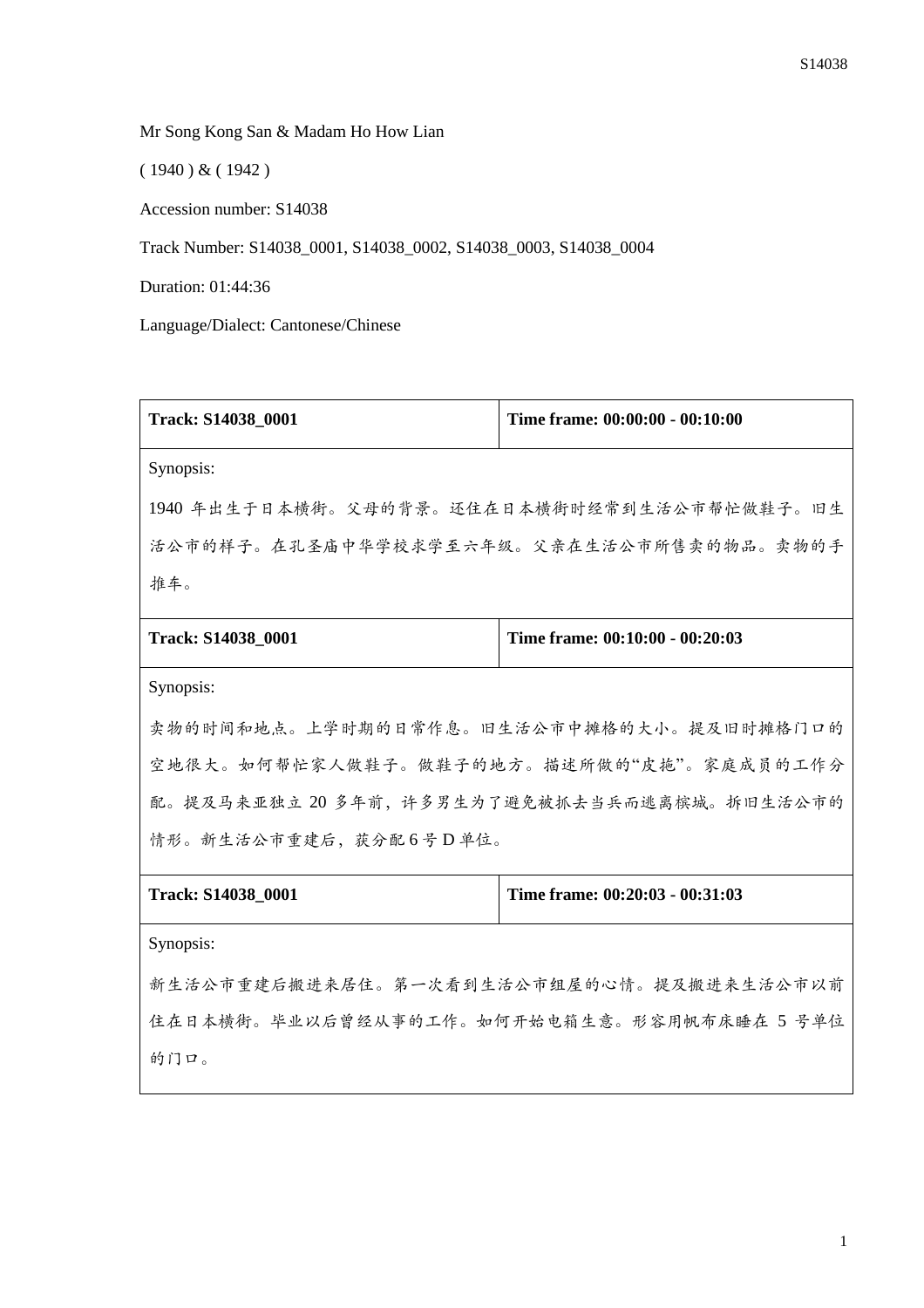| Track: S14038_0002                            | Time frame: 00:00:00 - 00:10:03 |
|-----------------------------------------------|---------------------------------|
| Synopsis:                                     |                                 |
| 在生活公市的二楼打麻将。在 6 号 D 的电箱生意。该生意的主要顾客为三轮车夫。以往的三  |                                 |
| 轮车构造。三轮车夫来光顾的时间。收费的制度。其他顾客。为何后来没有再送货上门。描      |                                 |
| 述电箱以及如何充电。工作最繁忙的时间。由于收入不高,结婚后,晚上出去骑三轮车补贴      |                                 |
| 家用。新生活公市的构造。                                  |                                 |
| Track: S14038_0002                            | Time frame: 00:20:00 - 00:31:03 |
| Synopsis:                                     |                                 |
| 父亲于1973 去世的经过。办丧礼的情况。各兄弟姐妹轮流在大日子的时候到 6 号住家祭拜祖 |                                 |
| 先。两夫妇搬到楼上去住的经过。住在生活公市楼下所遇到的老鼠问题。附近经营的餐馆。      |                                 |
| 搬上楼以后的感觉。                                     |                                 |
| Track: S14038_0003                            | Time frame: 00:00:00 - 00:16:43 |
| Synopsis:                                     |                                 |
| 搬上楼以后,屋子比较小,因此做双层床让孩子睡觉。搬到现在的屋子以后添购的家具。为      |                                 |
| 何从楼下 6 号的住家把祖先请上来安奉。其他在家里祭拜的神明。把祖先安奉在家里祭拜的    |                                 |
| 经过。新婚时曾经租下 16 号居住, 后来遭告发被令搬离。描述结婚时的情景。结婚时宾客所  |                                 |
| 送的礼品。四个孩子出生后的空间分配。儿女的教育背景。年轻时候的工作。            |                                 |
| Track: S14038_0004                            | Time frame: 00:00:00 - 00:10:00 |
| Synopsis:                                     |                                 |
| 戒严时候的情况。形容戒严的时候鸡蛋糕很受欢迎。描述戒严时期的警卫。戒严时候的情       |                                 |
| 况。生活公市的租金。                                    |                                 |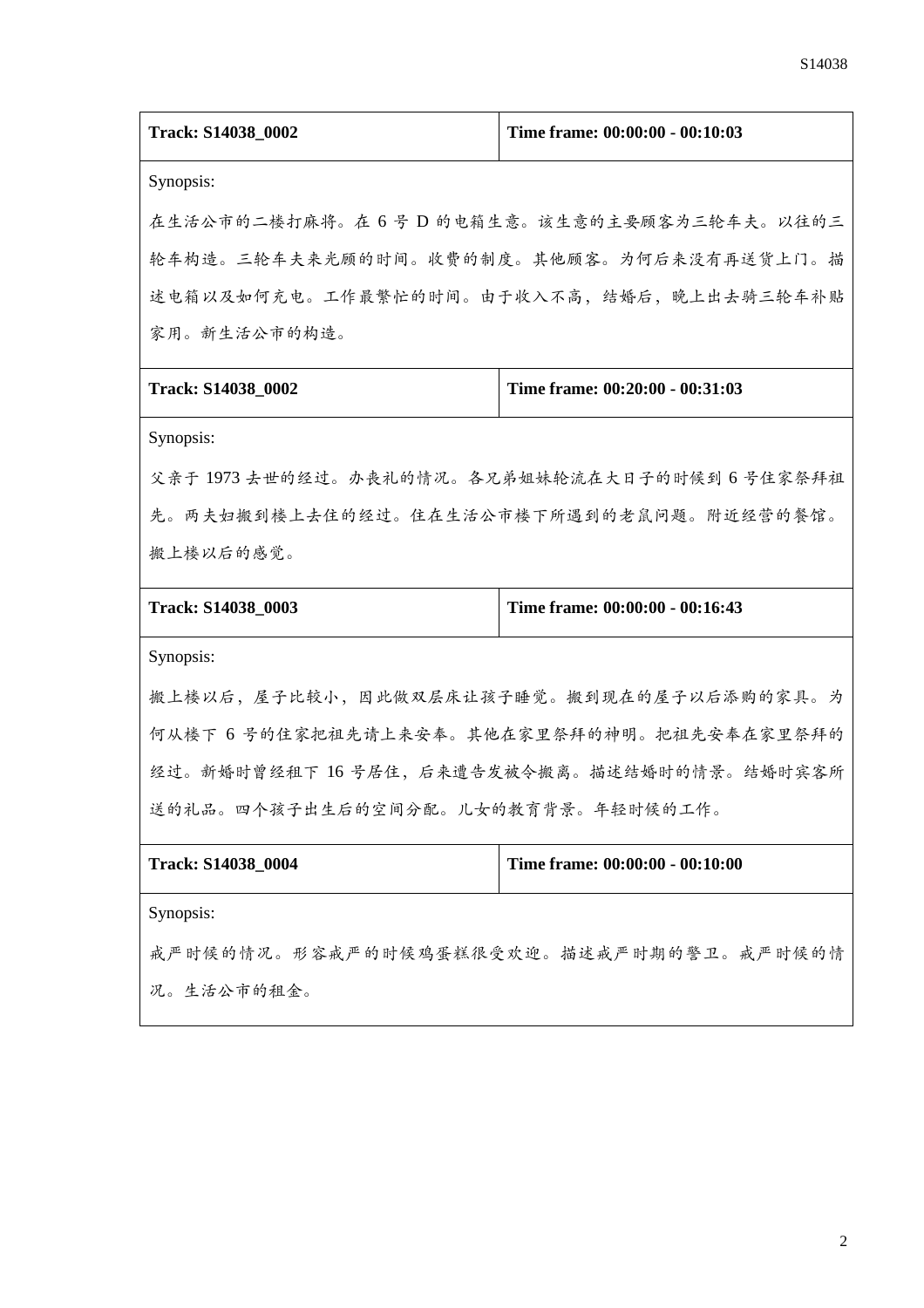| Track: S14038 0004                         | Time frame: 00:10:00 - 00:19:58 |
|--------------------------------------------|---------------------------------|
| Synopsis:                                  |                                 |
| 形容住在生活公市很方便。提及生活公市的"二龙虎"或"龙虎堂"私会党。比较以前和现在的 |                                 |
| 生活公市。生活公市的中华戏院关闭以后,曾经有过弄迎舞的演出。农历七月普渡时候的情   |                                 |
| 况。                                         |                                 |
| Track: S14038 0004                         | Time frame: 00:19:58 - 00:25:47 |
| Synopsis:                                  |                                 |
| 继续阐述普渡时候的情况。喜欢生活公市的原因。                     |                                 |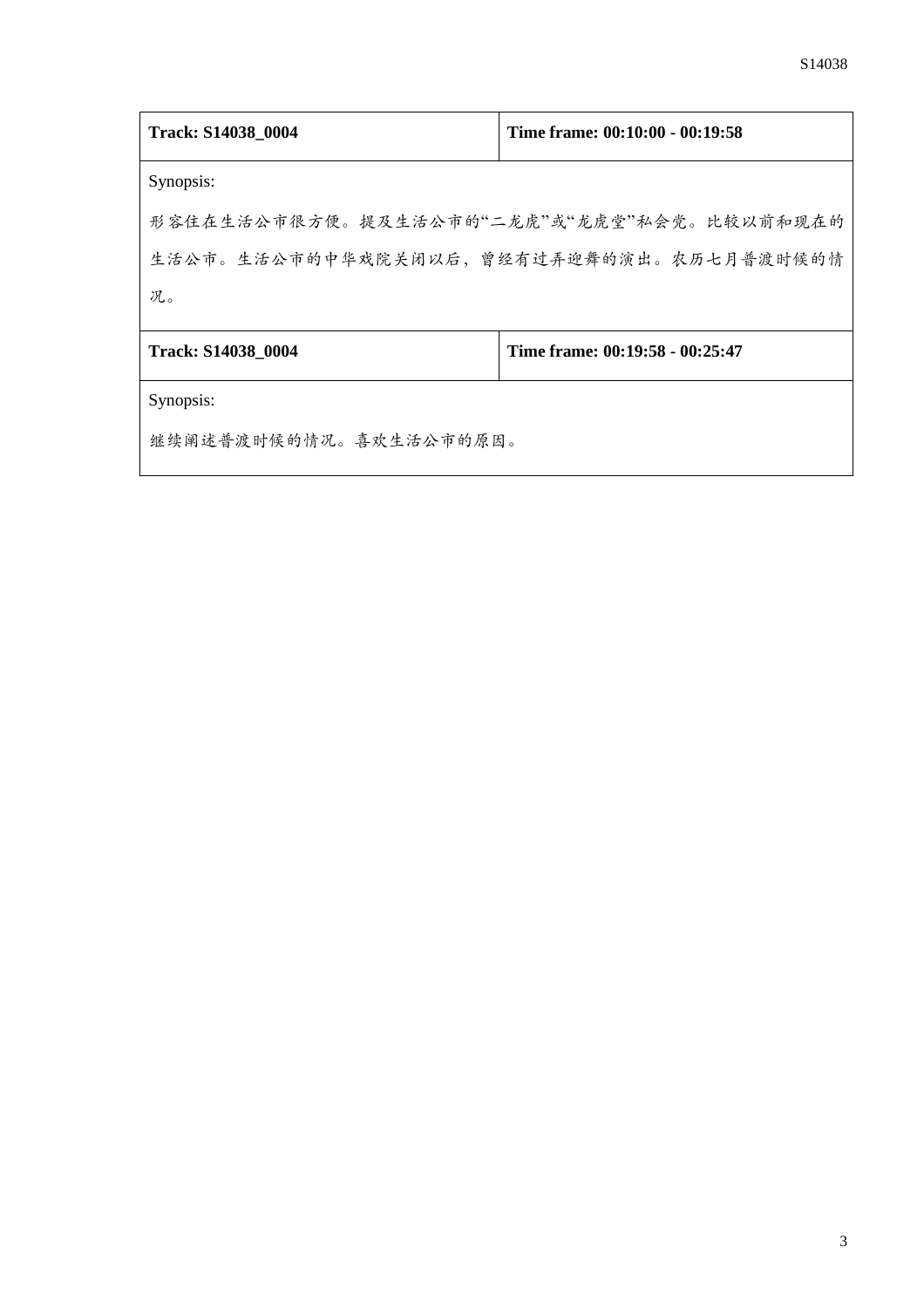## Mr Song Kong San & Madam Ho How Lian

( 1940 ) & ( 1942 )

Accession number: S14038

Track Number: S14038\_0001, S14038\_0002, S14038\_0003, S14038\_0004

Duration: 01:44:36

Language/Dialect: Cantonese/Chinese

| <b>Track: S14038 0001</b> | Time frame: $00:00:00 - 00:10:00$ |
|---------------------------|-----------------------------------|
|                           |                                   |

Synopsis:

Born in Cintra Street in 1940. Parents' background. Travelled to People's Court frequently while still staying in Cintra Street to help in the shoe making business. Described the old People's Court. Studied in Chung Hwa Confucian School until Standard 6. Goods sold by his father in People's Court. Trolley for transporting goods.

| <b>Track: S14038 0001</b> | Time frame: $00:10:00 - 00:20:03$ |
|---------------------------|-----------------------------------|
|                           |                                   |

Synopsis:

Time and venue for goods selling. Daily routine during primary school years. Size of the stall in old People's Court. The spacious empty space in front of the stall. How to help making shoes. Places to make shoes. Described the "leather slippers" made. Work division amongst family members. Mentioned about men leaving Penang 20 years before Malayan Independence to avoid being forced into military service. The demolition of old People's Court. Obtained the D6 unit when People's Court was reconstructed.

| <b>Track: S14038 0001</b> | Time frame: $00:20:03 - 00:31:03$ |
|---------------------------|-----------------------------------|
|                           |                                   |

Synopsis:

Moved in as a resident when People's Court was reconstructed. The first impression on the People's Court flats. Mentioned about staying in Cintra Street before moving to People's Court. His jobs after graduation. How he started the battery business. Described sleeping in front of his neighbour's No. 5 unit in a canvas bed.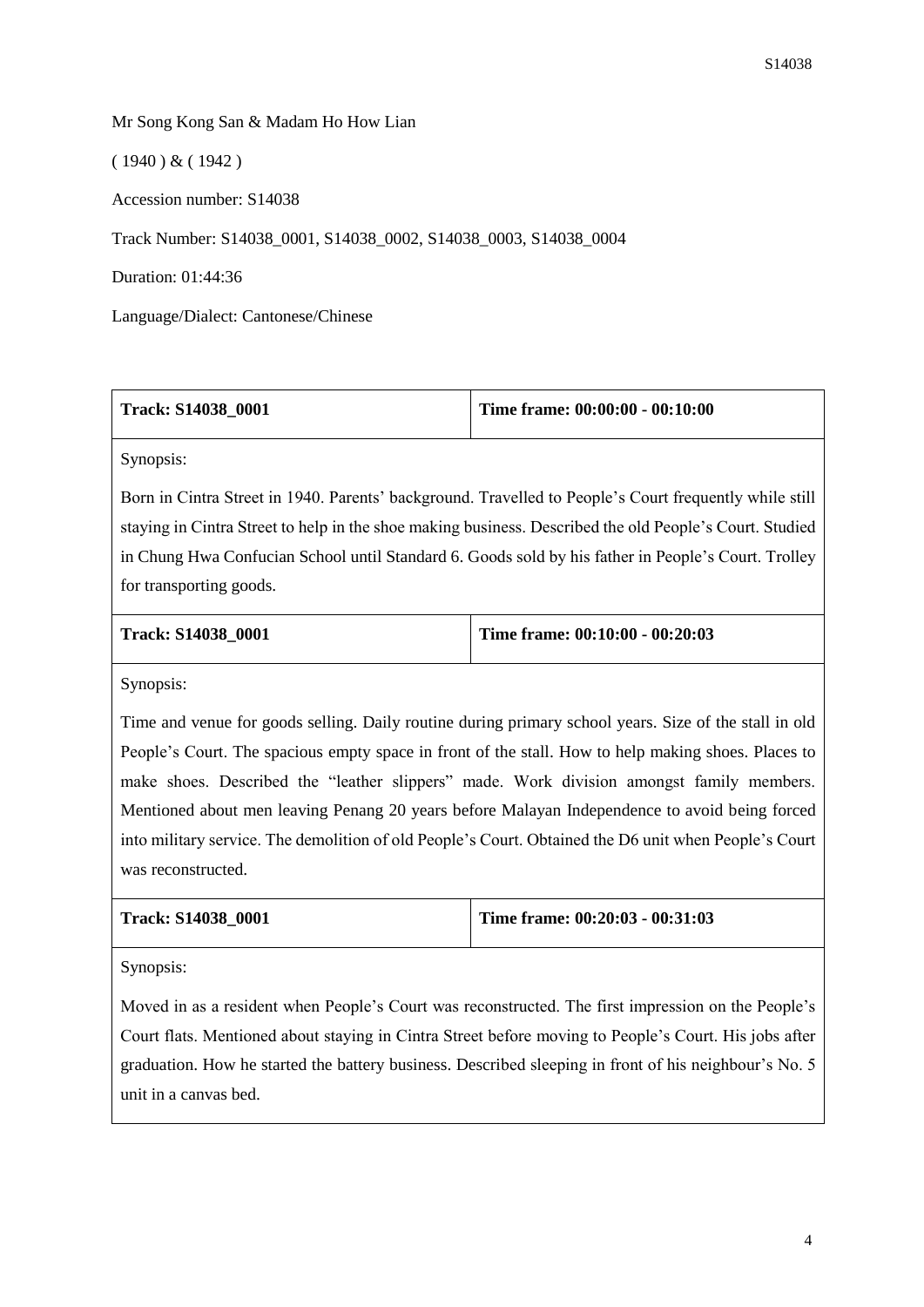| <b>Track: S14038 0002</b> | Time frame: $00:00:00 - 00:10:03$ |
|---------------------------|-----------------------------------|
|---------------------------|-----------------------------------|

Synopsis:

Played mahjong on the 2<sup>nd</sup> floor of People's Court. His battery box business operated at D6 unit. Trishaw men frequented his shop the most. The structure of a trishaw in the past. The trishaw men's usual visiting hour. The fees charging system. Why he decided not to do home delivery. Described the battery boxes and how to charge battery. The peak hour. Had to ride a trishaw at night after getting married for an extra income. The structure of new People's Court.

**Track: S14038\_0002 Time frame: 00:20:00 - 00:31:03**

Synopsis:

Described his father's passing in 1973. His father's funeral. Siblings took turn to worship their ancestors at No. 6 unit during festive seasons. How they eventually moved upstairs. The rat problem faced when staying downstairs. Restaurants nearby. How she felt about moving upstairs.

**Track: S14038\_0003 Time frame: 00:00:00 - 00:16:43**

Synopsis:

A double decker bed was made for their kids when they moved upstairs as the unit was smaller. Newly bought furniture for the current unit. Why they decided to worship ancestors in the current unit instead of worshipping them at unit No. 6 downstairs. Other deities worshipped at home. How to relocate the ancestral tablets to be worshipped at home. Talked about their initial unit at No. 16 after getting married but was forced to leave when it was made known to the authority. Described their wedding. The gifts received during their wedding. The space allocation when they had four children. The children's education background. Her job when she was young.

| <b>Track: S14038 0004</b> | Time frame: $00:00:00 - 00:10:00$ |
|---------------------------|-----------------------------------|
|                           |                                   |

Synopsis:

The situation during the curfew period. Described the very popular sponge cake during the curfew period. The situation during the curfew period. The People's Court rental.